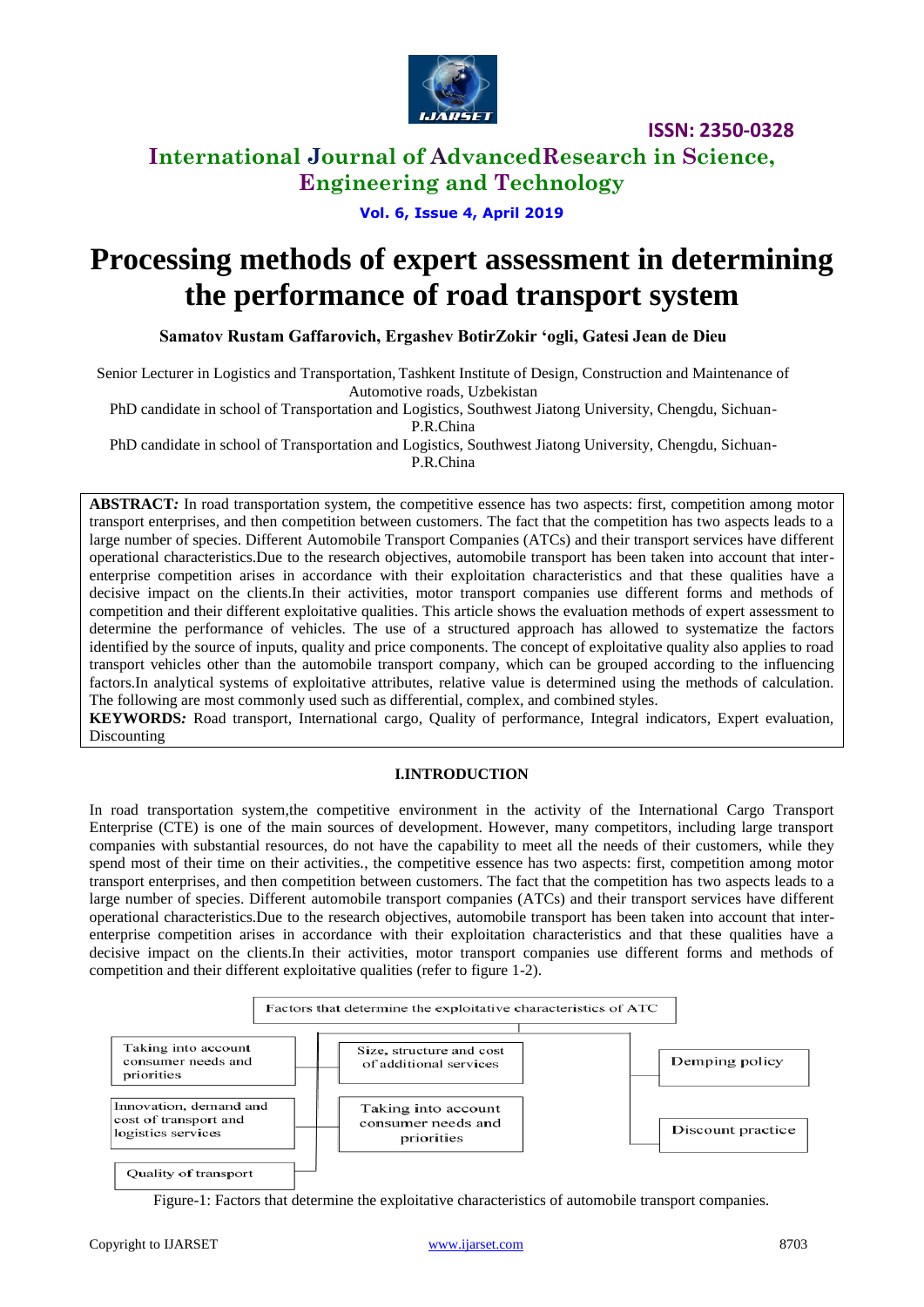

# **International Journal of AdvancedResearch in Science, Engineering and Technology**

### **Vol. 6, Issue 4, April 2019**



Figure-2: Sources of exploitation characteristics of the motor transport enterprise

Competitiveness is a complex concept, and it is described in various scientific sources **[1, 2]**. The quality of ATC competitiveness is practically determined by their exploitation characteristics.It is therefore desirable to disclose this concept. it is necessary to define the concept of exploitation characteristics of the motor transport enterprise. The exploitation characteristics of the vehicle transport company are the ability to maintain a leading position among other transport companies for a long time in the market of transport services. Quality and exploitation quality of carriage services is a combination of technical and technological features, guarantee system, compensation and benefits that reflect customer satisfaction and the level of traffic, the level of its purchasing, at a specific time of the Market of Transport Service (MTS) within a specific segment of competitiveness.Based on the aforementioned, we can say that external and internal factors influence the ATC competitiveness

#### **II. METHODOLOGY AND DATA ANALYSIS**

The use of a structured approach has allowed to systematize the factors identified by the source of inputs, quality and price components (Table 1). The concept of exploitative quality also applies to road transport vehicles other than the ATC, which can be grouped according to figure-1.In analytical systems of exploitative attributes, relative value is determined using the methods of calculation. The following are most commonly used: differential, complex, and combined styles.

Relative values of exploitative characteristics are defined in the differential equation:

$$
q_i' = \frac{p_{i6}}{p_i}, (i = 1, \dots, n)
$$
\n(1)

\nwhere

where:

 $P_i$  is the value of the i; Pib - base value of indicator; n - quantity of indicators

| <b>Factor initiator</b>       | <b>Factors</b> influencing<br>quality<br>the<br>transport products | of Factors<br>affecting<br>exploitation<br>characteristics of transport services                                               |
|-------------------------------|--------------------------------------------------------------------|--------------------------------------------------------------------------------------------------------------------------------|
| Car traffic management system | varieties of enterprises in motor transport                        | Normative documents, appearance of new Change of ownership and business structure<br>in motor transport                        |
| Government                    | Environmental<br>policy,<br>documents                              | normative Economic, credit-monetary, fiscal, customs<br>policy, political factors, economic, political<br>and social stability |
| Customers                     | Customer needs                                                     | Demand law, price elasticity of demand,<br>segmentation                                                                        |
| Competitors                   | Quality of competitive transport products                          | Competitive<br>Price<br>Strategies,<br>Transport<br>Costs                                                                      |

Table 1: - Factors influencing the exploitation characteristics of motor vehicles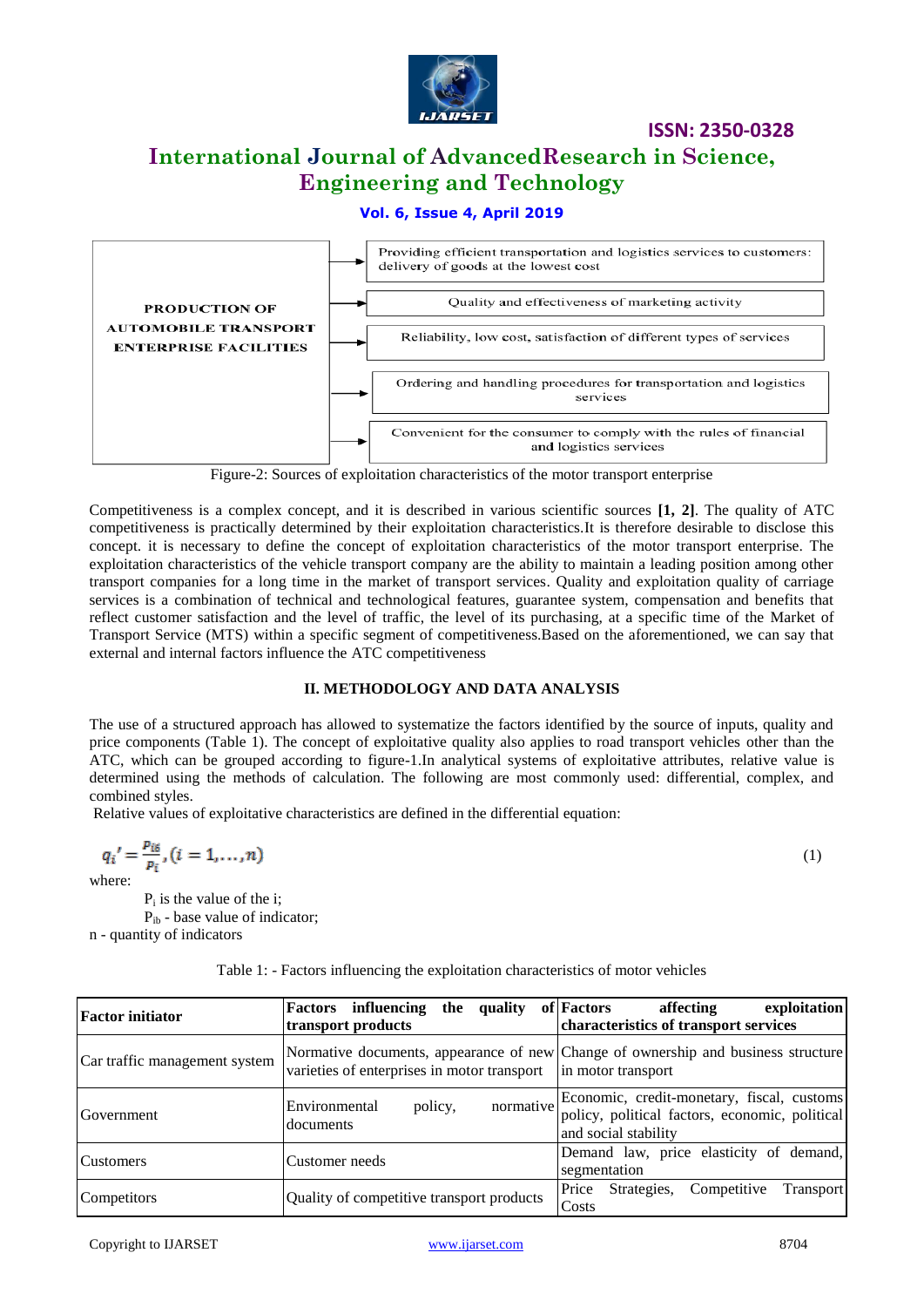

# **International Journal of AdvancedResearch in Science, Engineering and Technology**

### **Vol. 6, Issue 4, April 2019**

| Partners                 | Strategic potential of partner companies                                                                                           | Partner behavior                                                                                             |  |  |  |  |  |  |
|--------------------------|------------------------------------------------------------------------------------------------------------------------------------|--------------------------------------------------------------------------------------------------------------|--|--|--|--|--|--|
| Investors                | <b>Investment Terms</b>                                                                                                            | Interest rates on loan, debt repayment                                                                       |  |  |  |  |  |  |
| <b>Working Resources</b> | Quality of human resources                                                                                                         | <b>Workforce Cost</b>                                                                                        |  |  |  |  |  |  |
| Environment              | Climate, road conditions                                                                                                           | Climate, road conditions                                                                                     |  |  |  |  |  |  |
| <b>Freight Suppliers</b> | Quality of material resources, availability Level of material resources prices<br>of resources                                     |                                                                                                              |  |  |  |  |  |  |
| Non-budgetary funds      | Funding policy                                                                                                                     | Interest rates and conditions                                                                                |  |  |  |  |  |  |
| Illegal environment      | situation                                                                                                                          | Racer, theft, the sharp deterioration of the Racer, theft, the sharp deterioration of the<br>situation       |  |  |  |  |  |  |
| Casualty                 | force-major cases                                                                                                                  | force-major cases                                                                                            |  |  |  |  |  |  |
| ATC environment          | Efficiency, corporate governance structure, Organizational<br>business strategy of enterprise strategic organizational<br>capacity | business<br>strategy<br>$\sim$ $-$<br>market<br>structure<br>and<br>strategies management, type of transport |  |  |  |  |  |  |
| Car transport system     | scientific and technical<br>Advances in<br>development of the motor transport                                                      | ITT achievements in motor transport, trends<br>in the economy, level of development of<br>demand for goods   |  |  |  |  |  |  |

Equation (1) is selected from the formula and then used in which the increase in motion will lead to an increase in the operational characteristics of the moving vehicles.The differential estimation method does not necessarily help to find the best, exploitative model simultaneously.

In this case, it is accepted to apply a comprehensive approach to evaluate the competitiveness of vehicles. Quantitative assessments of this method are elaborated in scientific sources [4] and are:

> (2)  $\cdot \tilde{o}$ .  $\mathcal{L}$ .  $\cdot p$ . *с б б с*  $\frac{6}{p}$   $\frac{p}{E}$  $K_{6n} = \frac{E}{R}$

where:

Kb.r. - Unit model, which analyzes the model of the vehicle, showing the exploitative quality of the market;

Eb.s. - the effectiveness of the model of the action vehicle being analyzed in a particular market;

Es. - The best of the kind used in the particular market, ie the efficiency of the exploitative model.

The average arithmetic (U) can be calculated by the following formula for the complex value of exploitative qualitative:

$$
U = \sum_{j=1}^{n} m_j \times Q_{ja} \tag{3}
$$

Where:

 $m_i$ - is the weight indices of the j-th group;

 $Q<sub>ia</sub>$ - total indicator of group i of indicators;

n - The number of indicators grouped for evaluation of exploitation characteristics.

Comprehensive index of group  $Q_{ia}$  is calculated according to the formula:

$$
Q_{ja} = \sum_{i=1}^{n_j} m_{ij} \times q_{ij}
$$
 (4)

where:

 $m_{ii}$  - the weight ratio of the i-th group of the j-th group;

n - number of indicators in the j-th group;

 $q_{ii}$  - relative to the base analogue of the action tool's exploitative characteristics. Equation (4) is expressed in the m<sub>ii</sub> points given in the formula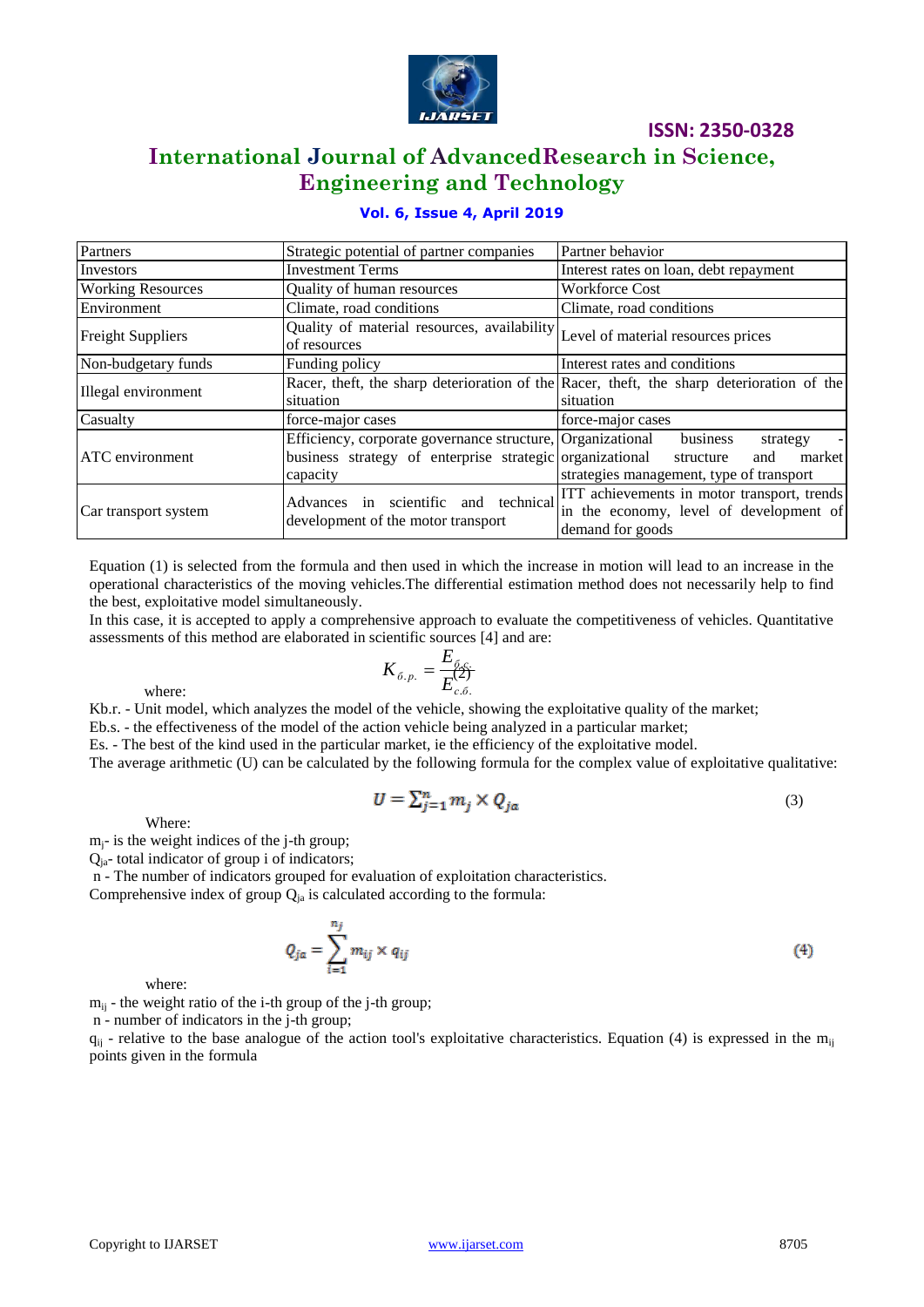

## **International Journal of AdvancedResearch in Science, Engineering and Technology**

#### **Vol. 6, Issue 4, April 2019**



Figure: -3 Objectives of the evaluation of the operational quality of vehicles for international road transport

In the composite set of indicators commonly used, an integral indicator of exploitative quality can be determined which can be determined by the sum of the sum of the action of the tool of action, in relation to the total cost of its creation and operation:

$$
K_i = \frac{P_s}{X_{YA} + X_E} \tag{5}
$$

where:

P<sub>'S</sub> - the sum of the effects of the tool operation;

 $X_{YA}$  - sum of cost of creating the tool;

 $X<sub>E</sub>$  - the sum of exploitation costs.

In the various sources **[3],** the use of exploitative quality assurance methods is based on the conventional assessment of the results of expert evaluations. The drawback of this approach is that attracting experts can lead to such a situation in which it is impossible to guarantee that some of the values of the indicators reflect the objective situation. Therefore, this research has suggested a methodology for re-evaluating expert assessments. The following list of quality indices can be developed using this technique in the scope of research of exploitation characteristics of vehicles.

Transportation and logistics systems (LTS) are not limited to the transportation process. They do not depend on the type of transport used by carriers or passengers, but by taking into account the required dimensions, duration and quality characteristics. Thus, he uses the principle of constructing a multitude of logistics modeling systems that allows the management of logistics systems on a single basis. Evaluation of factors influencing the exploitation quality characteristics of motor transport enterprises is carried out in several stages.

If experts have been forced to give the same or average color to several factors in the process of color separation, then in this case, the Co-ordination Coefficient can be determined using the following formula:

$$
W = \frac{s}{\frac{1}{2}m^2(k^2 - K) - m\sum_{j=1}^{m} \tau_j},
$$
\n(6)

$$
\sum_{d}^{m} T_{j} = \frac{1}{12} \sum_{i} (t_{i}^{3} - t_{i})
$$
\n(7)

where m-the number of identical colors in  $t_{i-j}$ -colors. The coefficient of conversion varies between  $0 < W < 1$ . When W is greater than 0, the opinions of the expert are so compatible. The significance of the coefficient of the coefficient is estimated by the Xi-square (Pyrrhic Conformity):

$$
X^{2} = \frac{125}{mK(K+1)}
$$
 If it is determined by formula 6, then\n
$$
\tag{8}
$$

(9)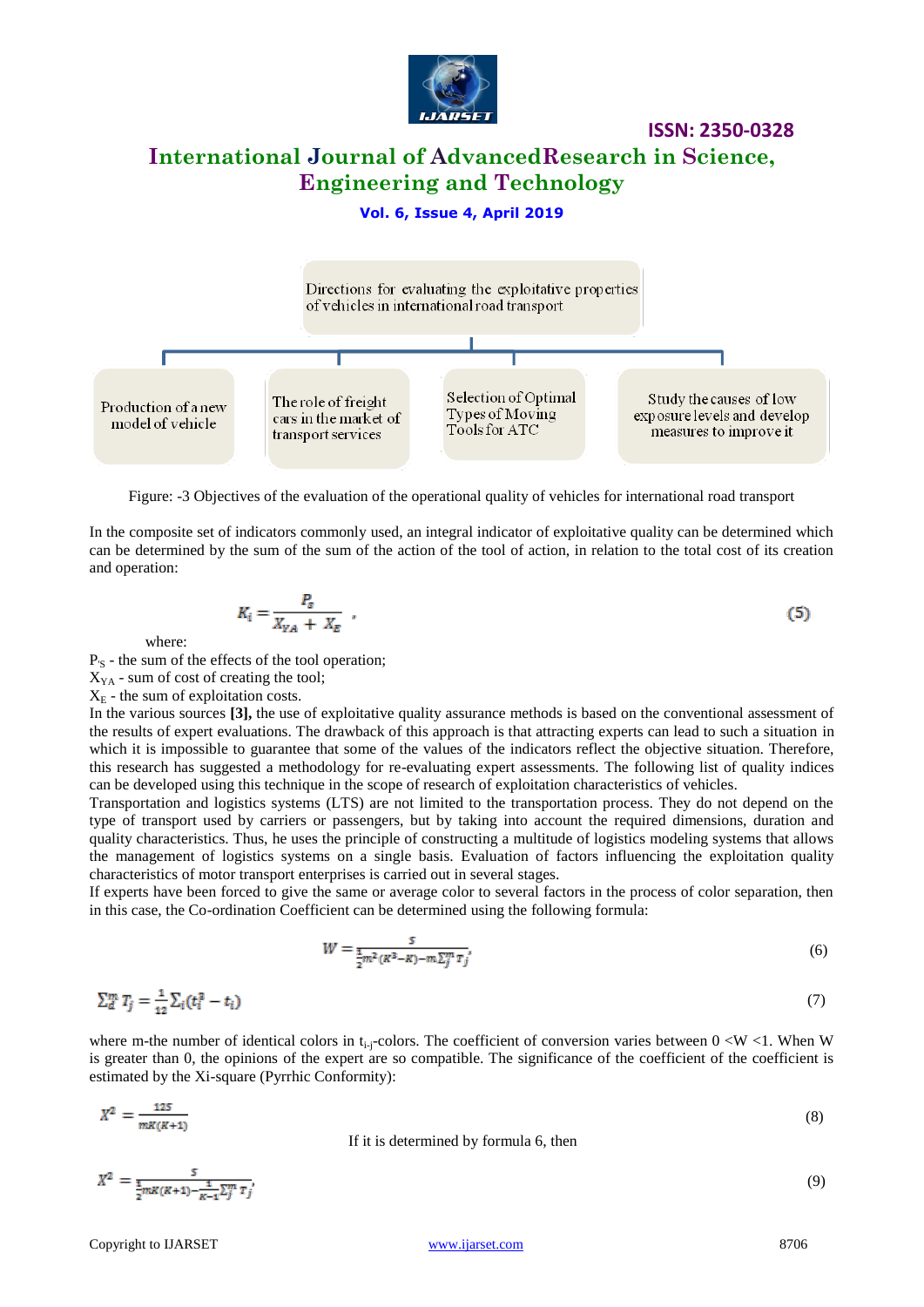

# **ISSN: 2350-0328 International Journal of AdvancedResearch in Science, Engineering and Technology**

### **Vol. 6, Issue 4, April 2019**

With the formula calculated, Detecting the table value of Xi is 95% probability for practical matters. If  $X^2$ -critical (0.05; k)  $\langle X^2$ -calculated, it is possible to estimate 95% probability of the experts' opinions. Let's go back to the question now. Experts assessments are based on the matrix of color-based distribution factors (Table 3). As seen in the table, experts have estimated several factors. Therefore, we have to calculate the corresponding colors:

$$
T_{1} = 2^{3} - 2 = 6; \quad T_{3} = 2^{3} - 2 = 6; \quad T_{5} = 2^{3} - 2 = 6; T_{6} = (2^{3} - 2) + (2^{3} - 2) = 6 + 6 = 12
$$
\n
$$
T_{7} = 2^{3} - 2 = 6; \quad T_{10} = 2^{3} - 2 = 6; \quad T_{j} = \frac{6 + 6 + 6 + 12 + 6 + 6}{12} = \frac{42}{12} = 3.5
$$

The coefficient of the coincidence is:

$$
W = \frac{2612.5}{\frac{1}{12} \times 10 \ (7+1) - \frac{1}{7-1} \times 3.5} = x = \frac{2612.5}{46.6 - 0.58} = x = \frac{2612.5}{46.02} = 56.8
$$

Calculate the sum of the square of  $x_i$ :

$$
X^{2} = x = \frac{2612.5}{\frac{1}{12} \times 10 \times 7(7+1) - \frac{1}{7-1} \times 3.5} = \frac{2612.5}{46.6 - 0.58} = \frac{2612.5}{46.02} = 56.8
$$

95% of the square value of  $X^2$ ; with probability and  $X^2$ critical= (0.05 / 6) = 12.59.

12.59 << 56.8 So 95% of probability is that the opinions of the experts are compatible.

When selecting the factors affecting exploitative quality characteristics of the motor vehicle, the diagram of their color distribution is shown in the following table-3.

Table-2: Diagram of the colors by factors influencing the performance characteristics of road transport.

| 10     | 14.5 |      |      |      |      |      |      |
|--------|------|------|------|------|------|------|------|
| $20\,$ |      | 16.5 |      |      |      |      |      |
| $30\,$ |      |      | 35.5 |      |      |      |      |
| 40     |      |      |      | 42.2 |      |      |      |
| 50     |      |      |      |      |      |      |      |
| $60\,$ |      |      |      |      | 43.5 |      |      |
| $70\,$ |      |      |      |      |      |      |      |
| $80\,$ |      |      |      |      |      | 59.1 |      |
| 90     |      |      |      |      |      |      |      |
| 100    |      |      |      |      |      |      | 68.5 |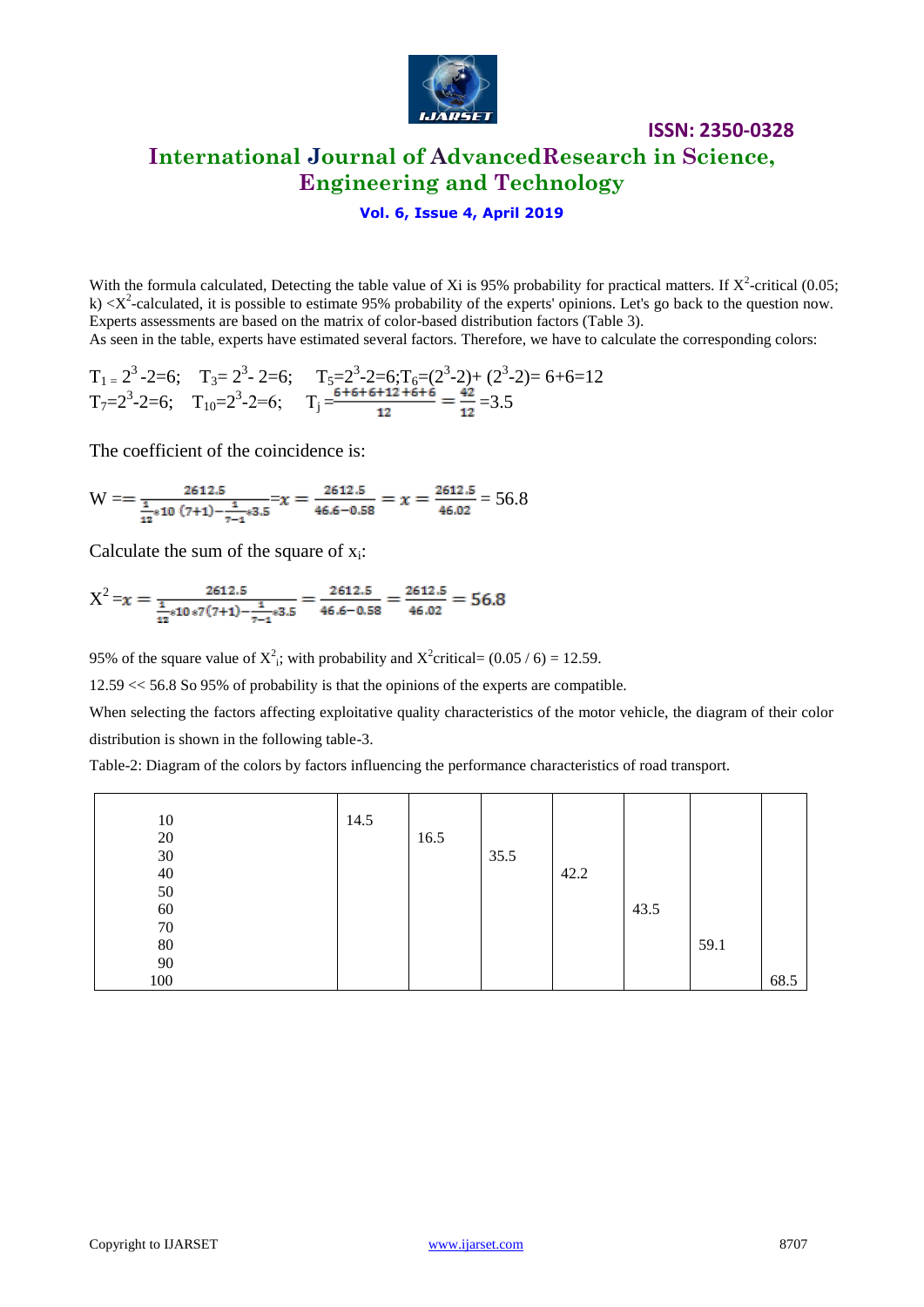

# **International Journal of AdvancedResearch in Science, Engineering and Technology**

### **Vol. 6, Issue 4, April 2019**

Table-3: Matrix of distribution of experts' assessments of factors influencing the exploitation characteristics of transport services

|                |                                                                    |                  | <b>Conditional number of the experiment</b> |                |                |                |                |                |                |                |                |                |                         |                                                  |                  |
|----------------|--------------------------------------------------------------------|------------------|---------------------------------------------|----------------|----------------|----------------|----------------|----------------|----------------|----------------|----------------|----------------|-------------------------|--------------------------------------------------|------------------|
| $N_2$          | <b>Factors</b>                                                     | Conditional mark | 1                                           | $\overline{2}$ | 3              | $\overline{4}$ | 5              | 6              | $\overline{7}$ | 8              | 9              | 10             | <b>COLOR</b> collection | of the color combination<br>An average deviation | Heavy Quadrature |
| $\mathbf{1}$   | Delivery Guarantee                                                 | $X_1$            | 1,5                                         | $\overline{2}$ | $\mathbf{1}$   | $\sqrt{2}$     | 1              | $\overline{2}$ | 1              | $\overline{c}$ | $\overline{c}$ | $\overline{2}$ | 16,5                    | $-23,5$                                          | 552,25           |
| 2              | Delivery time                                                      | $X_2$            | 1,5                                         | $\mathbf{1}$   | $\overline{2}$ | 1              | $\overline{2}$ | $\mathbf{1}$   | 3              | $\mathbf{1}$   | 1              | $\mathbf{1}$   | 14,5                    | $-25,5$                                          | 650,25           |
| 3              | Delivery to destination                                            | $X_3$            | 6                                           | 5              | $\overline{4}$ | 5              | 4              | 3,5            | $\overline{4}$ | $\overline{4}$ | 4              | 3              | 42,5                    | $2,5$                                            | 6,25             |
| $\overline{4}$ | $\sigma f$<br>Delivery<br>the<br>of<br>required<br>volume<br>cargo | $\overline{X_4}$ | $\overline{3}$                              | $\overline{4}$ | $\overline{5}$ | $\overline{3}$ | $\overline{5}$ | 3,5            | $\overline{2}$ | $\overline{3}$ | $\overline{3}$ | $\overline{4}$ | 35,5                    | $-4,5$                                           | 20,25            |
| 5              | satisfaction<br>of<br>Full<br>transportation needs                 | $X_5$            | 5                                           | 3              | 3              | $\overline{4}$ | 3              | 5              | 5              | 5              | 5              | 5,5            | 43,5                    | 3,5                                              | 12,25            |
| 6              | Providing<br>the<br>of<br>requested<br>type<br>transport           | $X_6$            | $\overline{4}$                              | 6              | 6,5            | 6              | 6,5            | 6,5            | 6,5            | 6              | $\overline{6}$ | 5,5            | 59                      | 19                                               | 361              |
| $\tau$         | Choosing the optimal<br>shipping scheme                            | $X_7$            | 7                                           | $\overline{7}$ | 6,5            | $\overline{7}$ | 6,5            | 6,5            | 6,5            | $\overline{7}$ | 7              | 7              | 68,5                    | 28,5                                             | 812,2            |
|                |                                                                    |                  |                                             |                |                |                |                |                |                |                |                |                | 280                     |                                                  | 2612,2           |
|                |                                                                    |                  |                                             |                |                |                |                |                |                |                |                |                | $T=40$                  |                                                  |                  |

#### **III.CONCLUSION**

It is important to note that the models of vehicles, which are almost identical to their technical specifications and exploitation costs, can be used for the promotion of ATC at the expense of indicators such as aesthetics, ergonomics, and so on. indicators are of great importance. The purpose of this paper was to Process the methods of expert assessment in determining the performance of road transport system. From the results obtained in this research, it shows that the calculated chi-square was 56.8 and the critical value from the table with degree of freedom of 0.05 was found as 12.59. according to the data analysis, it concluded that the expected value with the matrix of color-based distribution factors was greater than the critical value, which meant 95% of probability was that the opinions of the experts are compatible.